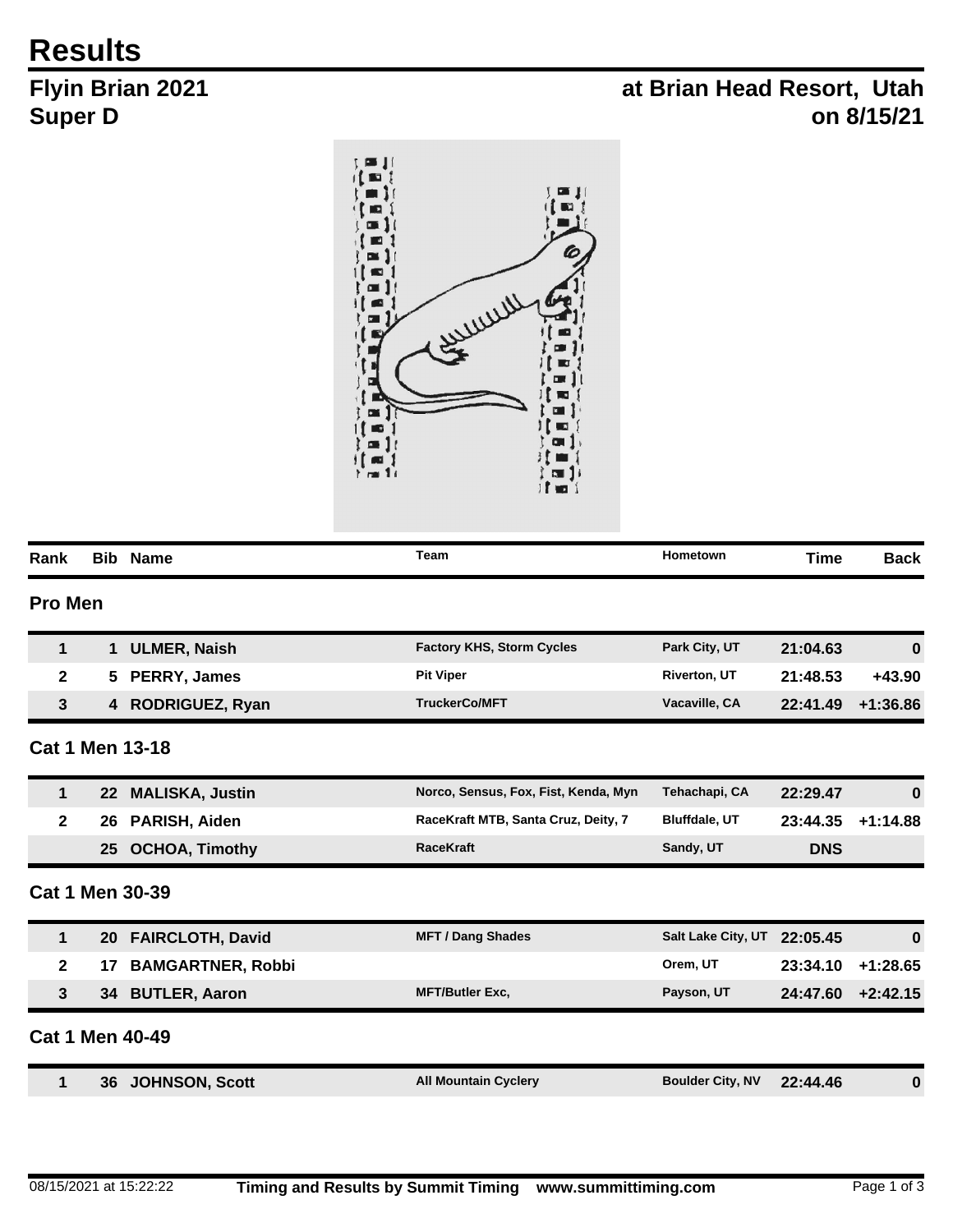| Rank           |               | <b>Bib Name</b>            | Team                              | Hometown                    | <b>Time</b>          | <b>Back</b>        |
|----------------|---------------|----------------------------|-----------------------------------|-----------------------------|----------------------|--------------------|
|                |               | <b>Cat 2 Men 13-15</b>     |                                   |                             |                      |                    |
| 1              | 88            | <b>MARKHAM, Luke</b>       | <b>RaceKraft</b>                  | $\,$                        | 24:59.66             | $\boldsymbol{0}$   |
| $\mathbf{2}$   | 84            | <b>SHAMAH, Teodor</b>      | <b>RaceKraft</b>                  | Park City, UT               | 25:59.06             | $+59.40$           |
| $\mathbf{3}$   | 87            | <b>COMEY, Hayden</b>       | <b>RaceKraft</b>                  | $\,$                        | 26:27.27             | $+1:27.61$         |
| 4              | 55            | <b>FARNUNG, Ethan</b>      | N/A                               | Eagle, ID                   | 28:33.15             | $+3:33.49$         |
|                | 75            | <b>OCHOA, Mattox</b>       | <b>RaceKraft</b>                  | Sandy, UT                   | <b>DNS</b>           |                    |
|                | 135           | <b>VONLINGER II, Blain</b> |                                   | Hurricane, UT               | <b>DNS</b>           |                    |
|                |               | <b>Cat 2 Men 16-18</b>     |                                   |                             |                      |                    |
| 1              |               | 80 PUGMIRE, Danny          | <b>RaceKraft</b>                  | Layton, UT                  | 23:39.38             | $\bf{0}$           |
| $\mathbf{2}$   | 128           | <b>RAMSEY, Preston</b>     |                                   | Las Vegas, NV               | 27:49.01             | $+4:09.63$         |
|                | 71            | <b>LELITO, Matt</b>        | Racekraft                         | Draper, UT                  | <b>DNS</b>           |                    |
|                | 81            | <b>RAMAGE, Logan</b>       | <b>Bar Racing Team</b>            | North Ogden, UT             | <b>DNS</b>           |                    |
|                |               | <b>Cat 2 Men 19-29</b>     |                                   |                             |                      |                    |
| 1              |               | 15 TULLIS, Jason           | Fezzari, maxxis tires             | Henderson, NV               | 21:20.18             | $\bf{0}$           |
| $\mathbf 2$    | 59            | <b>GODFREY, Gavin</b>      | <b>Go Getter Crew</b>             | Draper, UT                  | 23:26.13             | $+2:05.95$         |
| $\mathbf{3}$   | 86            | <b>SWAINSTON, Jordan</b>   |                                   | Draper, UT                  | 23:29.51             | $+2:09.33$         |
| 4              | 85            | <b>STRATE, Darian</b>      |                                   | Herriman, UT                | 25:12.28             | $+3:52.10$         |
| 5              | 66.           | <b>SORENSEN, Jake</b>      | <b>MFT</b>                        | Payson, UT                  | 26:35.04             | $+5:14.86$         |
| 6              | 79            | <b>PETERSON, Walker</b>    | <b>Spuddy Buddies Racing</b>      | <b>Blackfoot, ID</b>        | 26:49.66             | $+5:29.48$         |
| $\overline{7}$ | 78.           | <b>PETERSON, Trace</b>     | <b>Spuddy Buddies Racing</b>      | <b>Blackfoot, ID</b>        |                      | 32:53.36 +11:33.18 |
| 8              |               | 54 CROFT, matthew          | <b>Spuddy Buddies Racing</b>      | blackfoot, ID               | 2:13:51.46+1:52:31.2 |                    |
|                | 72.           | <b>MADSEN, Colten</b>      |                                   | Eagle Mountain, UT          | <b>DNS</b>           |                    |
|                |               | <b>Cat 2 Men 30-39</b>     |                                   |                             |                      |                    |
| 1              |               | 76 PATTERSON, Zachary      |                                   | Las vegas, NV               | 24:02.73             | $\bf{0}$           |
| $\mathbf{2}$   | 89            | <b>BYNUM, Brock</b>        |                                   | Parowan, UT                 | 27:31.87             | $+3:29.14$         |
|                | 83            | <b>ROBINSON, Zachary</b>   | <b>Mexican Freeride Team</b>      | Alma, CO                    | <b>DNS</b>           |                    |
|                |               | <b>Cat 2 Men 40-49</b>     |                                   |                             |                      |                    |
| 1              |               | 57 FRANDSEN, James         |                                   | HURRICANE, UT               | 28:09.98             | 0                  |
|                |               | 69 LAMAY, David            | <b>Bikers Edge Kaysville Utah</b> | <b>WEST POINT, UT</b>       | <b>DNS</b>           |                    |
|                | Cat 2 Men 50+ |                            |                                   |                             |                      |                    |
| 1              |               | 149 WUBBELS, Gary          | <b>Vegas Burb Thugs</b>           | Las vegas, NV               | 24:30.59             | $\bf{0}$           |
| $\mathbf{2}$   |               | 91 WIEHL, Joe              |                                   | North Las Vegas, NV25:53.64 |                      | $+1:23.05$         |
|                |               |                            |                                   |                             |                      |                    |